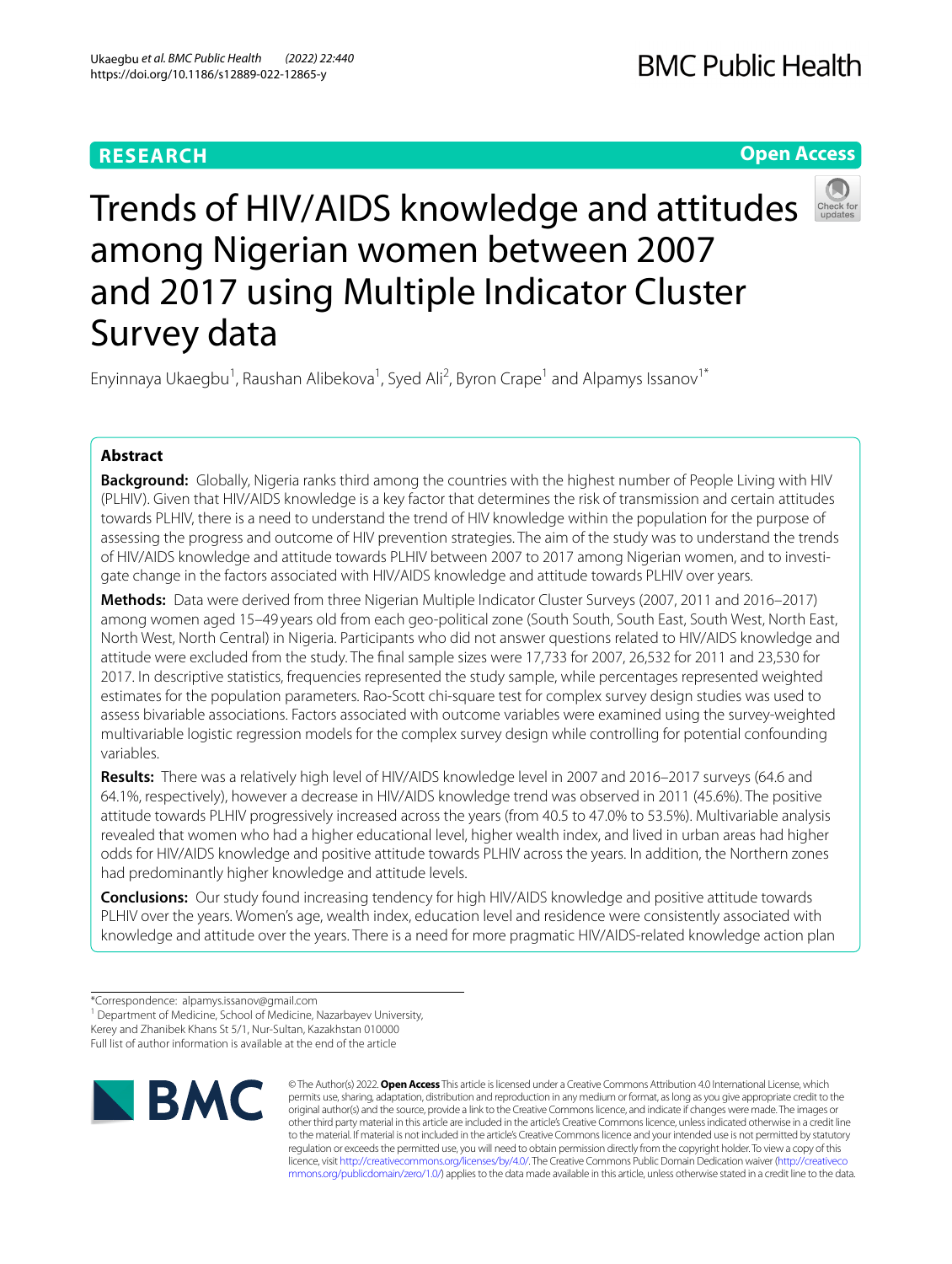to target to cover all age groups, all geo-political zones while paying close attention to the rural areas and the less educated women. In addition, more replicative studies of HIV/AIDS knowledge and attitude trends is crucial in monitoring of the progress of HIV interventions in the country in the coming years.

**Keywords:** HIV/AIDS, Knowledge, Attitude, Temporal trends, Nigeria

## **Background**

HIV/AIDS remains a major public health challenge globally [\[1](#page-10-0)]. In 2019, there were estimated 38 million people living with HIV (PLHIV) worldwide [\[2](#page-10-1), [3](#page-10-2)]. It is the leading cause of morbidity and mortality in Sub-Saharan African (SSA), accounting for 71% of the global population of PLHIV  $[4, 5]$  $[4, 5]$  $[4, 5]$ . The number of women living with HIV are more than men in SSA region, where women account for 58% of population of PLHIV in the region [\[6](#page-10-5)].

In Nigeria, the history of HIV/AIDS dates back to 1985 when the frst case was diagnosed and reported in Lagos, Nigeria [[7\]](#page-10-6). Nigeria, the most populous country in Africa [[8\]](#page-10-7), has 1.9 million PLHIV (with prevalence of 1.4%) between the ages of 15–49years, making Nigeria the third highest in HIV burden [[9,](#page-10-8) [10](#page-10-9)]. Lack of knowledge of HIV and its transmission have shown to be a major contributing factor for its spread  $[11, 12]$  $[11, 12]$  $[11, 12]$  $[11, 12]$ . There are gender diferences in HIV knowledge, as men appear to be more knowledgeable than women [[13](#page-10-12)]. Other factors related to HIV/AIDS knowledge are education and socio-economic status  $[14]$ . The level of knowledge is an important predictor for certain unpleasant attributes towards PLHIV. Previous studies have shown that poor knowledge HIV/ AIDS is associated with social stigma and negative attitude towards PLHIV [\[15](#page-10-14), [16](#page-10-15)]. Stigma and discrimination towards PLHIV to a large extent hampers prevention, treatment, and care [[17](#page-10-16), [18\]](#page-10-17). Studies conducted in USA, India and Nigeria showed that negative attitude is often due to poor knowledge of HIV in the general population [[19–](#page-10-18)[21](#page-10-19)].

SSA has witnessed some degree of increase in HIV/ AIDS knowledge and accepting attitude towards PLHIV since 1990 [[22\]](#page-10-20). HIV knowledge, awareness and testing has increased in recent years in the general Nigerian population probably due to combined eforts of the government and corporate bodies towards HIV prevention [[23](#page-10-21)] in response to the national goal of HIV control captured in the National HIV/AIDS Strategic Plan (2017–2021) [ $24$ ]. These efforts are linked to the target of  $95-95-95$ strategy set by the Joint United Nations Programme on HIV/AIDS (UNAIDS) to end HIV epidemic by 2030 [[25](#page-10-23)] while ensuring healthy lives and promoting well-being for all ages – a major focus of the Sustainable Development Goals (SDGs) [\[26](#page-10-24)]. Also, a trend study conducted in 2018 demonstrated seemingly increasing HIV-related knowledge [[27](#page-10-25)]. However, there is dearth of studies on trend in HIV/AIDS- related knowledge among women and their attitude towards PLHIV in Nigeria. The outcome of this study will be helpful in assessing the progress made over the years to improve knowledge regarding HIV/AIDS among reproductive aged Nigerian female population. The aim of this study was to assess the temporal trends of HIV/AIDS knowledge and attitude towards PLHIV between 2007 and 2017 and to investigate change in factors associated with HIV/AIDS knowledge and attitude towards PLHIV over years among Nigerian women using the secondary data from the Multiple Indicator Cluster Surveys (MICS).

## **Methods**

## **Study design**

The study utilized secondary data collected through three separate cross-sectional studies [\[28](#page-10-26)] conducted between March and April in 2007, between February and March 2011, and between September 2016 and January 2017 in the thirty-six (36) states of the Federation and the Federal Capital Territory in Nigeria. The cross-sectional studies were based on the comprehensive MICS study conducted by the National Bureau of Statistics (NBS) with fnancial and technical support from United Nations Children's Fund (UNICEF), World Health Organization (WHO), World Bank, and United Nations among others [[29](#page-11-0)[–31](#page-11-1)]. The global MICS program was developed to provide sound statistical and internationally comparable data on several indicators of health situation of women and children (including knowledge of HIV and AIDS, reproductive health literacy and education among others). The MICS data allows countries to generate convincing evidence for policy use and to monitor progress towards national goals and targets arising from the internationally agreed-upon commitments.

#### **Sampling method and study population**

A two-stage stratifed cluster sampling technique was applied to select participants for each study. This involved mapping the states within each geo-political zone (South South, South East, South West, North East, North West, North Central) as main sampling strata. Using the National population census, states were divided into Enumeration Areas (EAs). The Enumeration Areas (between 30 and 60) selected within each state were the primary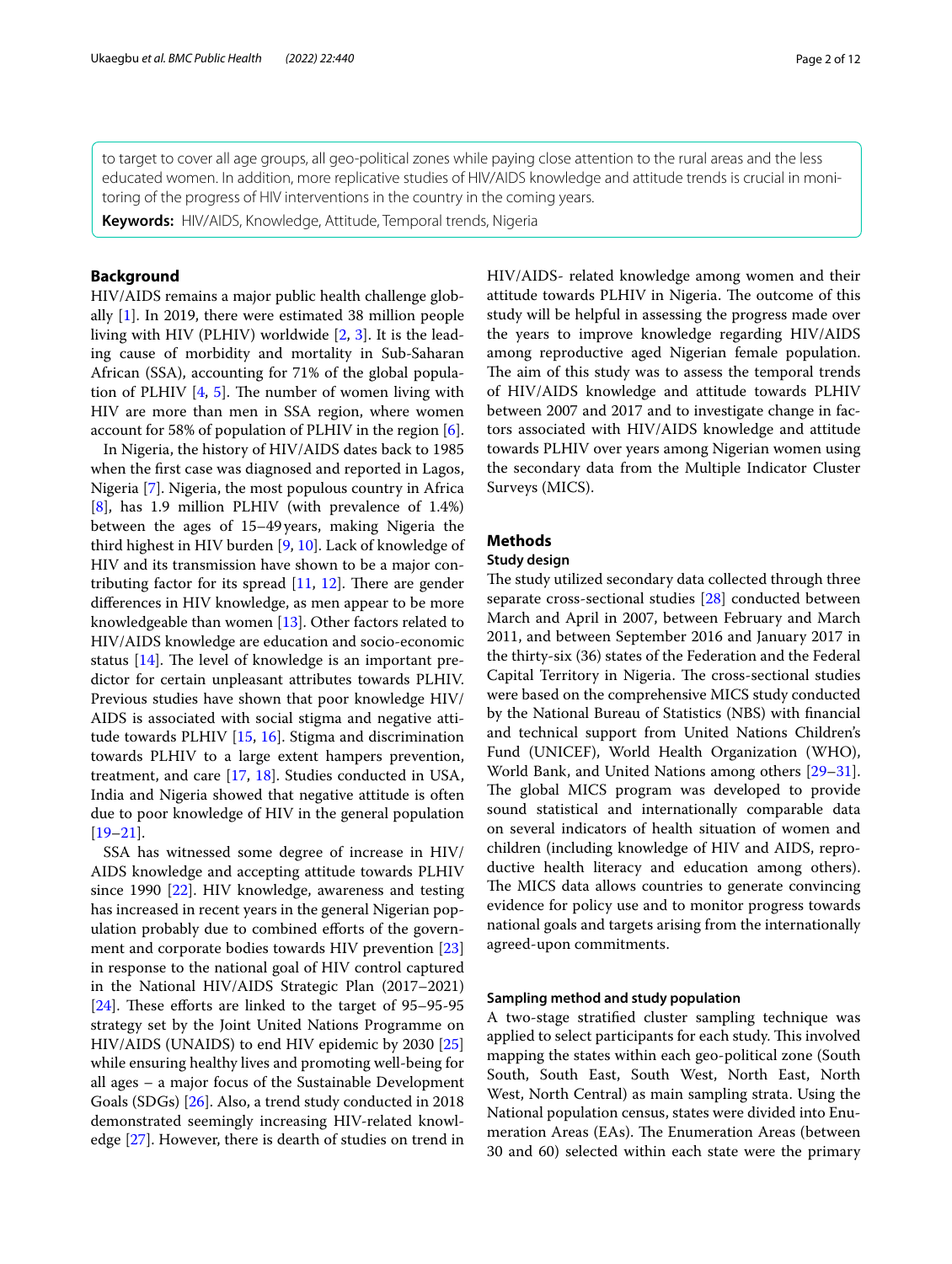sampling units, and within each EA households were sampled both using systematic sampling approach.

The study population included only women between 15 and 49years of age. All the participants who 'have heard of HIV/AIDS' were part of the study and the question served as the inclusion criteria for the study. For our study, male respondents, children (under 5 years) were excluded. Also, respondents who did not answer questions related to HIV/AIDS knowledge and attitude were excluded from our study sample (Fig. [1\)](#page-2-0). The MICS study in 2007 which was the third in the series of MICS study in Nigeria had 85.3% response rate. The 2011 survey had a 91% response rate while 2016–2017 survey had a response rate of 95.0%. The final sample sizes were 17,733 for MICS 2007, 26,532 for MICS 2011 and 23,530 for MICS 2016–2017.

## **Data collection**

The survey data were obtained through face-to-face interviews. The survey data included socio-demographic, sexual behavior, knowledge, attitude, and practice about HIV transmission characteristics. The questionnaire was adapted based on the generic English version of MICS three, four and fve model questionnaires. The questionnaire was pre-tested in different states of the Federation with field staff who were fluent in local languages, and familiar with culture and beliefs of the inhabitants of the communities in the selected states. After pre-testing, modifcations were made for clarity of wording and order of questions in the survey

## **Outcome variables**

[[32](#page-11-2)].

The study outcomes variables were HIV/AIDS knowledge and attitude towards PLHIV. The binary outcome HIV/AIDS knowledge variable was created using the responses to questions on HIV/AIDS knowledge (Table [1](#page-3-0)). Responses 'do not know', 'not sure', or 'it depends on' were categorized as 'no' (meaning that a participant probably did not know what was the correct answer). The correct response was coded one  $(1)$  and incorrect as zero  $(0)$ . The maximum scores for knowledge were 12 (MICS 2007) and 11 (MICS 2011 and 2016–2017). Based on HIV expert opinions and distribution of HIV/AIDS knowledge scores, HIV/AIDS knowledge was dichotomized as 'high knowledge' and 'low knowledge' groups. We used the HIV knowledge cut-off level of > 8 for "high knowledge" and  $\leq$  8 for "low knowledge" for MICS 2007, while for MICS 2011 and 2016–2017, we utilized  $>7$  for "high knowledge"

<span id="page-2-0"></span>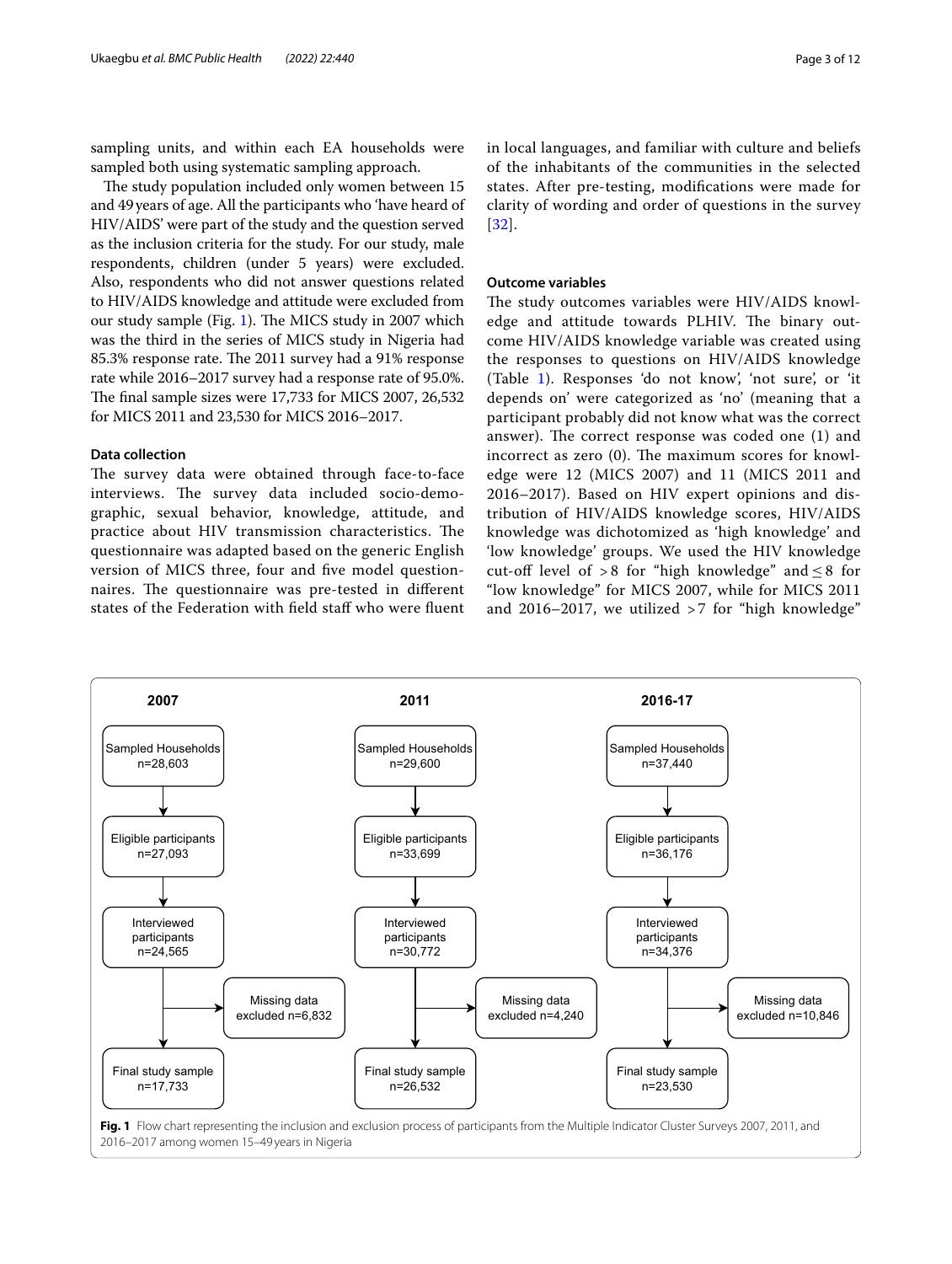| Knowledge questions - 'Yes' $(\%)^a$                          | 2007 ( $n = 17,733$ ) | 2011 ( $n = 26,532$ ) | 2017<br>$(n=23,530)$     |
|---------------------------------------------------------------|-----------------------|-----------------------|--------------------------|
| Can avoid AIDS by having one uninfected partner               | 81.7                  | 80.5                  | 84.5                     |
| Can get AIDS through supernatural means                       | 64.2                  | 68.2                  | 73.1                     |
| Can avoid AIDS by using a condom correctly every time         | 56.8                  | 60.8                  | 71.1                     |
| Can get AIDS from mosquito bites                              | 64.9                  | 66.6                  | 72.4                     |
| Can get AIDS by sharing food with person with AIDS virus      | 59.7                  | 75.0                  | 73.2                     |
| Healthy-looking person to have AIDS                           | 75.7                  | 68.7                  | 82.2                     |
| AIDS from mother to child during pregnancy                    | 92.5                  | 66.9                  | 83.0                     |
| AIDS from mother to child at delivery                         | 72.1                  | 68.0                  | 83.6                     |
| AIDS from mother to child through breastmilk                  | 78.0                  | 78.7                  | 93.1                     |
| AIDS virus prevented from unborn child                        |                       | 57.7                  | 76.5                     |
| Can avoid AIDS by not having sex at all                       | 71.9                  |                       | $\overline{\phantom{0}}$ |
| Can get AIDS by injection with needle already used by someone | 80.1                  |                       |                          |

<span id="page-3-0"></span>**Table 1** Descriptive statistics of HIV/AIDS knowledge among women 15-49 years in Nigeria using the Multiple Indicator Cluster Surveys 2007, 2011, and 2016–2017

*Abbreviations*: *HIV* human immunodefciency virus, *AIDS* acquired immunodefciency syndrome

<sup>a</sup> Responses to knowledge questions were dichotomous ("Yes" or "No")

and  $\leq$  7 for "low knowledge" as the number of knowledge questions were lower than in MICS 2007.

attitude'  $\left( \langle =2 \rangle \right)$ , again based on the experts' opinions and the distribution of attitude scores.

The binary attitude towards PLHIV variable was created with the four attitude questions (Fig.  $2$ ). The accepting response was coded as one (1) and dismissing responses as zero (0). Scores from four questions were summed and the attitude towards PLHIV variable was categorized as 'positive attitude' (>2) and 'negative

## **Independent variables**

The independent variables (socio-demographic characteristics) included age (15–19, 20–24, 25–29, 30–34, 35–39, 40–44, 45–49); marital status (currently married, formerly married, never married); educational level and

<span id="page-3-1"></span>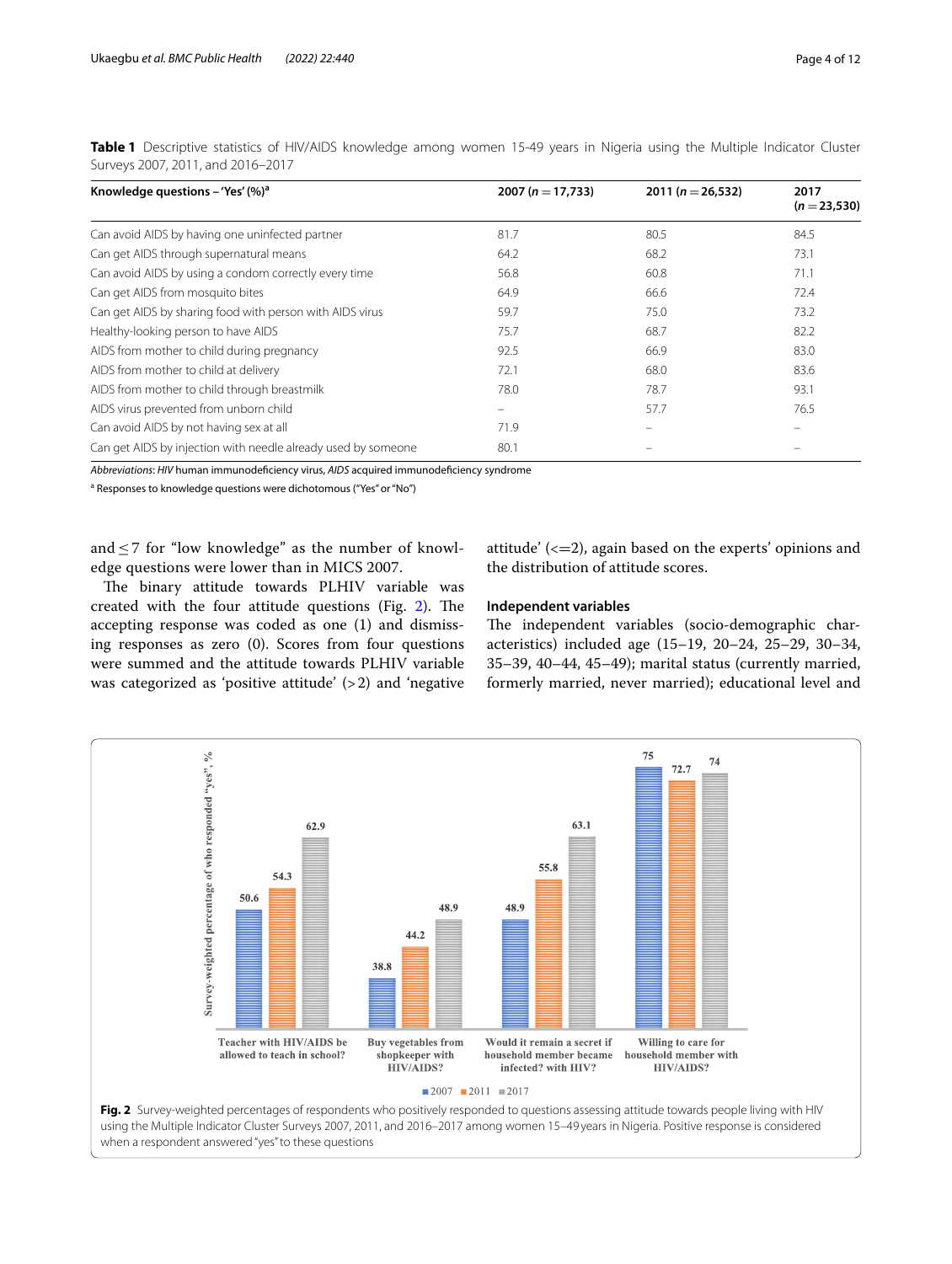wealth index. Educational level was categorized to (none, non-formal (education outside the school system), primary school, secondary (high school) and above (tertiary educational institutions). Wealth index was calculated based on the economic status of the participant measured through household information about ownership of consumer goods and household characteristics, and categorized based on quantiles into [poorest, second (poor), middle, fourth (rich), richest]. Also, geographical variables were collected including area of residence (urban/ rural) and the six geo-political (administrative) zones. Based on the available dataset, only independent variables available for the individual categories for the three surveys were used for the analysis to allow for consistency among the three surveys.

#### **Statistical analysis**

The secondary data were obtained from the MICS UNICEF online database [\[33\]](#page-11-3) and sample weights were used in all the analyses to adjust for disproportionate sampling so as to obtain less biased population parametric estimates. In descriptive statistics, frequencies represented the study sample, while percentages represented weighted estimates for the population parameters. The Rao-Scott chi-square test for complex survey design studies was used to assess bivariable associations [\[34](#page-11-4)]. A survey-weighted multiple logistic regression analysis was performed to investigate the relationship between the outcomes and independent variables. Models were built by adding each individual independent variable based on the statistical signifcance by using the likelihoodratio test and the Akaike and Bayesian information criteria until a robust predictive model was arrived at. We checked for multi-collinearity (using variance infation factor) and interaction of the independent variables. We used the Archer-Lemeshow test for design-based regression models to test goodness of ft of the model [\[35](#page-11-5)].

To test the internal reliability of the knowledge and attitude outcomes, Cronbach alphas were calculated. The Cronbach alphas for the HIV knowledge were 0.66, 0.67, and 0.54 for 2007, 2011 and 2016–2017 respectively; and Cronbach alphas for attitude towards PLHIV were 0.57, 0.63, and 0.64 for 2007, 2011 and 2016–2017 respectively. Two-sided *p*-value less than 0.05 indicated statistical signifcance. All the analysis was done analysis using STATA 16 Corp software.

## **Results**

## **Socio‑demographic characteristics**

Socio-demographic characteristics of the study participants are presented in Table [2](#page-4-0). Majority of the participants were 'currently married' and from the rural area across the three surveys. Respondents with the secondary

<span id="page-4-0"></span>

| Table 2 Socio-demographic characteristics of the study            |  |  |
|-------------------------------------------------------------------|--|--|
| respondents of the Multiple Indicator Cluster Surveys 2007, 2011, |  |  |
| and 2016–2017 among women 15–49 years in Nigeria                  |  |  |

| <b>Variables</b>                   | 2007<br>$(n=17,733)$ ,<br>$n (%)^a$ | 2011<br>$(n = 26, 532)$<br>n (%) <sup>a</sup> | 2017<br>$(n=23,530)$<br>n (%)ª |
|------------------------------------|-------------------------------------|-----------------------------------------------|--------------------------------|
| Age group, n (%)                   |                                     |                                               |                                |
| $15 - 19$                          | 3030 (17.4)                         | 4564 (17.6)                                   | 4201 (17.9)                    |
| $20 - 24$                          | 3194 (18.0)                         | 4541 (17.1)                                   | 3922 (17.1)                    |
| $25 - 29$                          | 3530 (20.1)                         | 5002 (19.4)                                   | 4150 (17.7)                    |
| $30 - 34$                          | 2793 (16.0)                         | 3947 (15.9)                                   | 3838 (16.5)                    |
| $35 - 39$                          | 2277 (12.8)                         | 3177 (12.3)                                   | 3077 (12.9)                    |
| $40 - 44$                          | 1699 (8.9)                          | 2631 (10.0)                                   | 2545 (10.5)                    |
| $45 - 49$                          | 1210 (6.7)                          | 2079 (7.8)                                    | 1797 (7.4)                     |
| Marital status $^{\triangleright}$ |                                     |                                               |                                |
| Currently married                  | 12,191 (67.6)                       | 18,242 (69.0)                                 | 16,101 (70.1)                  |
| Formerly married                   | 776 (4.4)                           | 1182 (4.7)                                    | 1089 (4.5)                     |
| Never married                      | 4766 (28.0)                         | 6517 (26.3)                                   | 6299 (25.5)                    |
| <b>Educational level</b>           |                                     |                                               |                                |
| None                               | 5875 (29.4)                         | 8247 (26.9)                                   | 3758 (18.0)                    |
| Non-standard cur-<br>riculum       | 3669 (20.9)                         |                                               | 3673 (14.9)                    |
| Primary                            | 7843 (48.6)                         | 4964 (17.9)                                   | 10,529 (41.4)                  |
| Secondary and above                | 346 (1.2)                           | 12,730 (55.2)                                 | 3249 (13.1)                    |
| Higher                             |                                     |                                               | 2321 (12.6)                    |
| Wealth index quantile              |                                     |                                               |                                |
| Poorest                            | 2602 (12.3)                         | 5179 (15.0)                                   | 2615 (12.2)                    |
| Second                             | 3208 (15.4)                         | 5727 (17.3)                                   | 3855 (15.9)                    |
| Middle                             | 3566 (19.4)                         | 5458 (19.8)                                   | 4884 (20.4)                    |
| Fourth                             | 4080 (23.9)                         | 5084 (22.6)                                   | 5611 (23.5)                    |
| Richest                            | 4277 (29.1)                         | 4493 (25.2)                                   | 6565 (28.0)                    |
| Area                               |                                     |                                               |                                |
| Rural                              | 13,388 (61.8)                       | 19,530 (59.8)                                 | 14,917 (58.9)                  |
| Urban                              | 5581 (38.2)                         | 7002 (40.2)                                   | 8613 (41.1)                    |
| Zone $(\%)$                        |                                     |                                               |                                |
| North Central                      | 3650 (13.1)                         | 5356 (14.5)                                   | 4984 (17.5)                    |
| North East                         | 1857 (7.9)                          | 4535 (12.7)                                   | 2837 (17.2)                    |
| North West                         | 3819 (22.0)                         | 4783 (19.6)                                   | 5368 (28.3)                    |
| South Fast                         | 2687 (12.1)                         | 3471 (13.1)                                   | 2842 (8.1)                     |
| South South                        | 3269 (18.1)                         | 3824 (16.7)                                   | 4091 (13.4)                    |
| South West                         | 2451 (26.8)                         | 3972 (23.4)                                   | 3408 (15.4)                    |

<sup>a</sup> Frequencies refer to the study sample, while percentages are survey-weighted estimates for the Nigerian female population

**b** Currently married included participants who were currently married or living with their partner. Formerly married included participants who were widowed, divorced, or separated. Never married included participants who were never married or single

education and above were 1.2% in 2007, 55.2% in 2011 and 13.1% in 2017.

We explored the number of participants who have been tested for HIV ('ever had HIV test?'). Notably, 10.0% of respondents indicated that they have been tested in 2007,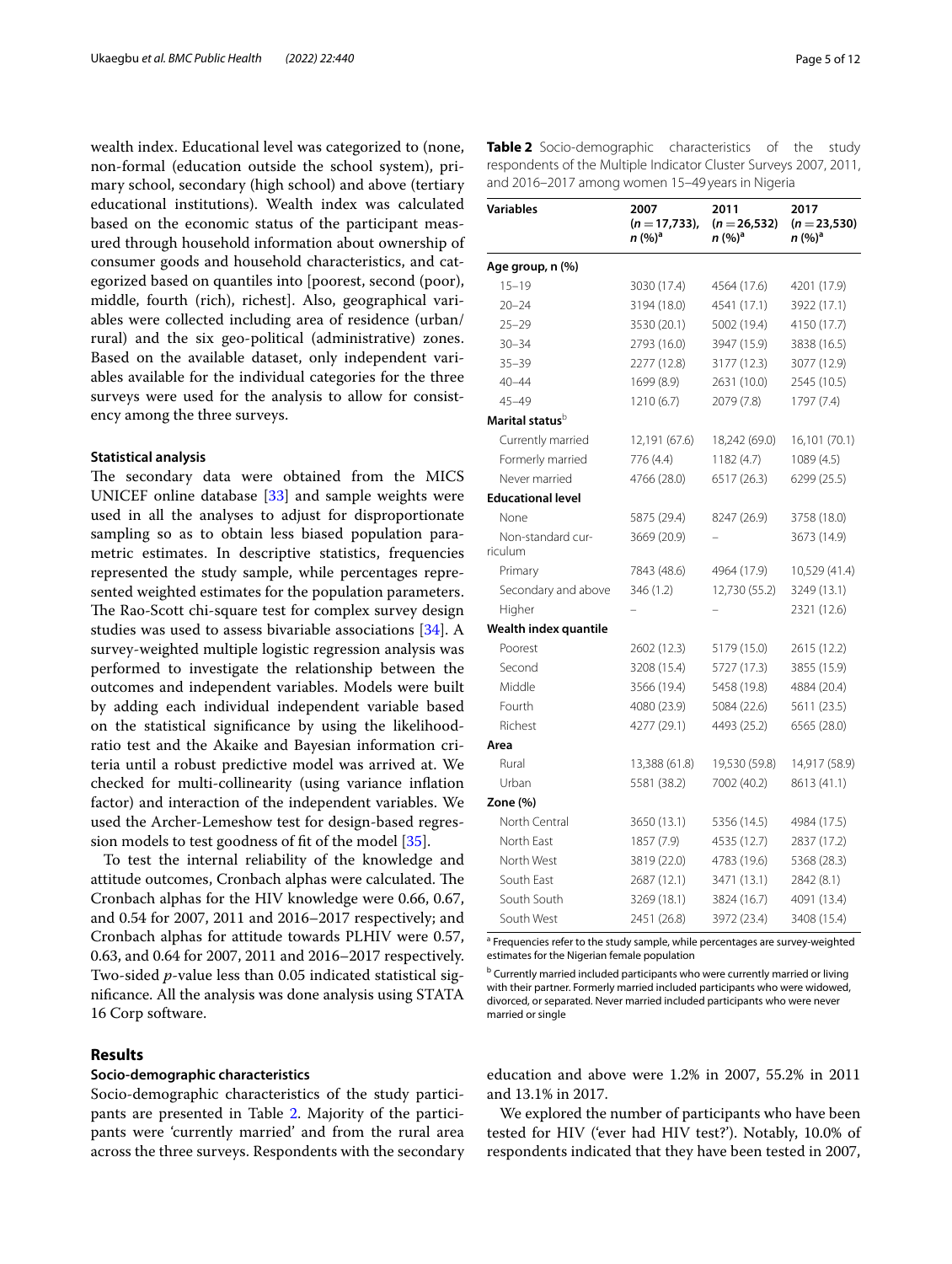in 2011; 23.5% and in 2017; 41.1% of respondents indicated that they have had HIV test.

#### **HIV/AIDS knowledge**

In general, 64.6% of the respondents in 2007 had high HIV/AIDS knowledge level, in 2011 it dropped to 45.6%, and in 2017 increased to 64.1%. The percentage of high HIV/AIDS knowledge increased with the higher wealth index quantiles ('fourth' and 'richest'). Respondents who had higher secondary education, who were in richest wealth index and live-in urban areas had the highest knowledge level across all the three surveys. The Northwest zone had the highest knowledge level (70.7%) in 2007 compared to other zones, however, Southwest had the highest knowledge level among the zones in 2011 and 2017 (Table [3](#page-5-0)). Although there was an overall decrease in knowledge level in 2011, all the independent variables showed a considerable increase in 2017.

In the multivariable logistic regression analysis, age was associated with high knowledge across all three surveys. The participants in 35–39 age category had the highest adjusted odds of high knowledge level in 2007 (aOR=1.45, 95%CI: 1.22 to 1.73, *p*<0.001); in 2011, age category 45–49 had the highest odds (aOR = 1.50, 95%C. I: 125 to 1.80, *p*<0.001) and in 2017, 40–44years old had the highest odds the high knowledge ( $aOR = 1.28$ ,

<span id="page-5-0"></span>**Table 3** Socio-demographic characteristics of the study participants stratifed by HIV/AIDS knowledge level and attitude towards people living with HIV using the Multiple Indicator Cluster Surveys 2007, 2011, and 2016–2017 among women 15–49 years in Nigeria

| Variable              | High Knowledge (%) |              |              | Positive attitude (%) |              |              |
|-----------------------|--------------------|--------------|--------------|-----------------------|--------------|--------------|
|                       | 2007 (64.6%)       | 2011 (45.6%) | 2017 (64.1%) | 2007 (40.5%)          | 2011 (47.0%) | 2017 (53.5%) |
| Age group             |                    |              |              |                       |              |              |
| $15 - 19$             | 62.2%              | 41.7%        | 62.3%        | 40.4%                 | 48.0%        | 53.3%        |
| $20 - 24$             | 67.7%              | 44.9%        | 64.4%        | 44.4%                 | 49.0%        | 56.2%        |
| $25 - 29$             | 66.6%              | 47.3%        | 65.1%        | 41.3%                 | 48.5%        | 54.4%        |
| $30 - 34$             | 65.0%              | 48.1%        | 65.5%        | 40.7%                 | 47.3%        | 52.3%        |
| $35 - 39$             | 65.6%              | 47.5%        | 65.0%        | 59.4%                 | 45.0%        | 52.3%        |
| $40 - 44$             | 58.4%              | 44.6%        | 65.4%        | 35.8%                 | 43.5%        | 52.4%        |
| $45 - 49$             | 61.7%              | 44.6%        | 61.2%        | 33.6%                 | 44.1%        | 52.3%        |
| <b>Marital status</b> |                    |              |              |                       |              |              |
| Currently married     | 63.8%              | 44.6%        | 62.7%        | 39.5%                 | 44.7%        | 52.1%        |
| Formerly married      | 61.0%              | 45.8%        | 69.5%        | 35.7%                 | 47.6%        | 57.5%        |
| Never married         | 67.1%              | 48.0%        | 67.0%        | 43.6%                 | 53.0%        | 56.8%        |
| <b>Education</b>      |                    |              |              |                       |              |              |
| None                  | 56.3%              | 30.5%        | 53.2%        | 39.9%                 | 41.5%        | 51.9%        |
| Primary               | 60.6%              | 40.8%        | 60.8%        | 32.4%                 | 40.9%        | 52.2%        |
| Secondary and above   | 71.3%              | 54.5%        | 65.3%        | 44.1%                 | 51.7%        | 66.4%        |
| Wealth index quantile |                    |              |              |                       |              |              |
| Poorest               | 52.2%              | 26.7%        | 53.2%        | 40.8%                 | 40.1%        | 50.5%        |
| Second                | 57.4%              | 34.9%        | 56.6%        | 38.6%                 | 40.7%        | 52.2%        |
| Middle                | 63.6%              | 45.4%        | 60.6%        | 37.7%                 | 45.9%        | 51.9%        |
| Fourth                | 64.9%              | 51.4%        | 65.3%        | 36.5%                 | 46.6%        | 54.3%        |
| Richest               | 74.0%              | 59.0%        | 75.3%        | 46.5%                 | 56.8%        | 56.2%        |
| Area                  |                    |              |              |                       |              |              |
| Rural                 | 60.8%              | 39.8%        | 58.1%        | 38.8%                 | 43.3%        | 52.3%        |
| Urban                 | 70.7%              | 54.2%        | 72.6%        | 43.1%                 | 52.5%        | 55.3%        |
| Zone                  |                    |              |              |                       |              |              |
| North Central         | 60.7%              | 34.1%        | 59.2%        | 42.2%                 | 51.8%        | 54.5%        |
| North East            | 46.5%              | 34.6%        | 65.2%        | 39.9%                 | 48.7%        | 62.9%        |
| North West            | 70.7%              | 41.7%        | 63.7%        | 52.4%                 | 52.4%        | 59.6%        |
| South East            | 66.8%              | 49.1%        | 62.0%        | 38.1%                 | 46.4%        | 46.8%        |
| South South           | 63.3%              | 53.0%        | 65.8%        | 32.5%                 | 48.1%        | 54.2%        |
| South West            | 66.7%              | 54.6%        | 68.8%        | 36.6%                 | 38.3%        | 33.8%        |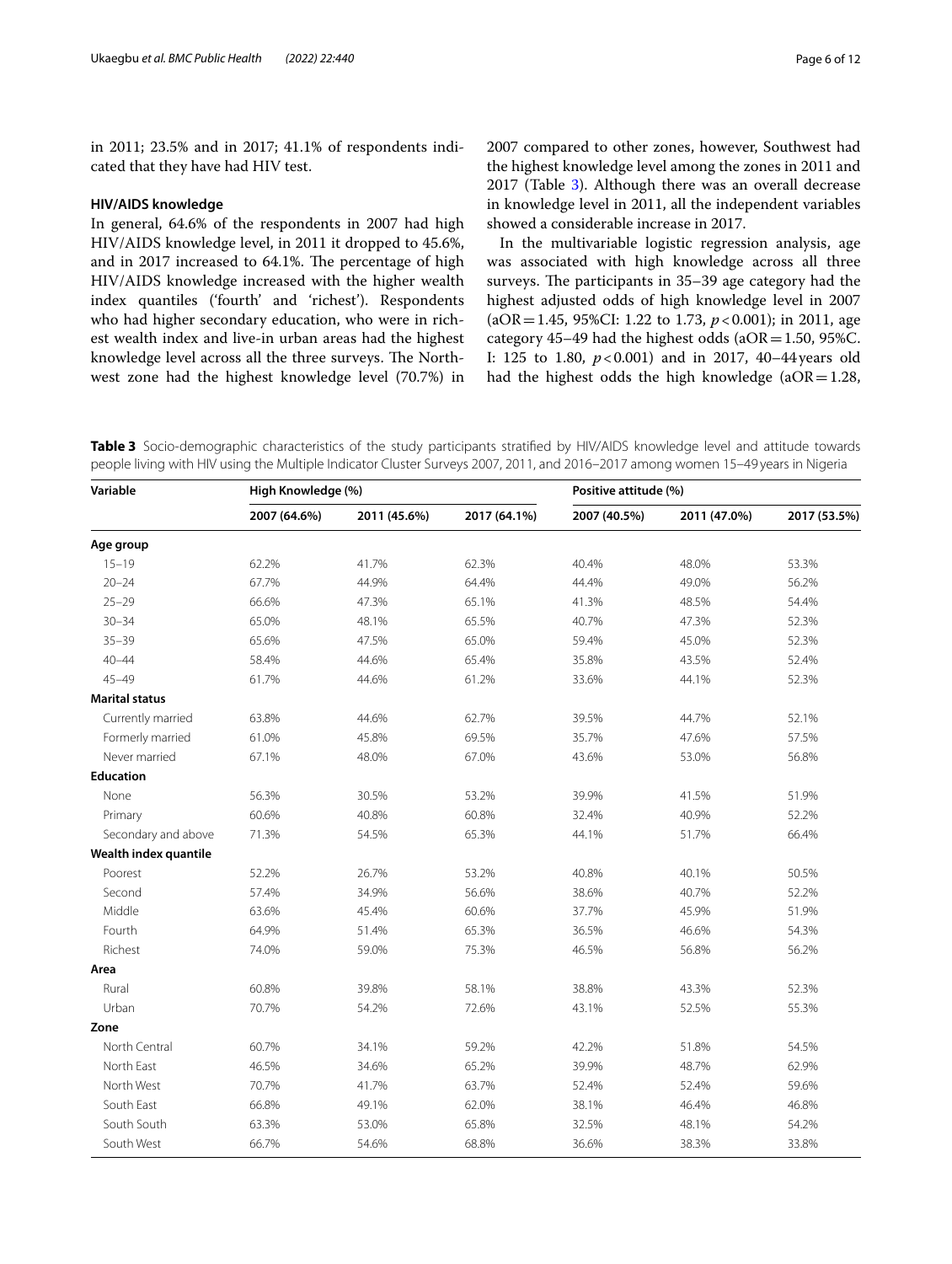95%C. I: 1.06 to 1.55, *p*=0.01) (Table [4](#page-6-0)). Participants with secondary and above educational level showed a higher odd for high knowledge level after adjusting for other covariates in 2011 (aOR=2.05, 95% CI: 1.76 to

2.38,  $p < 0.001$ ); in 2017 (aOR = 2.01, 95% CI: 1.63 to 2.46, *p*<0.001), respectively. However, this was diferent for 2007, as primary educational level had the highest odds for high knowledge (aOR=2.01; 95% CI:1.73 to 2.34,

<span id="page-6-0"></span>

|  | Table 4 Survey-weighted multivariable logistic regression analysis to determine factors associated with HIV/AIDS knowledge level |  |  |  |  |
|--|----------------------------------------------------------------------------------------------------------------------------------|--|--|--|--|
|  | over years using the Multiple Indicator Cluster Surveys 2007, 2011, and 2016–2017 among women 15–49 years in Nigeria             |  |  |  |  |

| Variable                  | 2007                   |                              | 2011                   |                              | 2017                         |                              |  |
|---------------------------|------------------------|------------------------------|------------------------|------------------------------|------------------------------|------------------------------|--|
|                           | <b>uOR</b><br>(95% CI) | aOR <sup>†</sup><br>(95% CI) | <b>uOR</b><br>(95% CI) | aOR <sup>†</sup><br>(95% CI) | UOR <sup>†</sup><br>(95% CI) | aOR <sup>†</sup><br>(95% CI) |  |
| Age group                 |                        |                              |                        |                              |                              |                              |  |
| $15 - 19$                 | Ref                    | Ref                          | Ref                    | Ref                          | Ref                          | Ref                          |  |
| $20 - 24$                 | $1.27(1.11;1.45)$ **   | $1.34(1.16;1.55)$ ***        | $1.14(1.01;1.28)$ *    | $1.25(1.12;1.40)$ ***        | 1.10 (0.97;1.24)             | 1.03 (0.89;1.19)             |  |
| $25 - 29$                 | 1.21 (1.06;1.39)**     | $1.34(1.15;1.57)$ ***        | $1.26(1.11;1.43)$ ***  | $1.32(1.14;1.52)$ ***        | 1.13 (1.00;1.28)*            | 1.07(0.91;1.26)              |  |
| $30 - 34$                 | 1.13 (0.98;1.29)       | $1.31 (1.10; 1.56)$ **       | 1.29 (1.15;1.46)***    | $1.43$ $(1.22;1.67)$ ***     | 1.10 (0.97;1.24)             | 0.99(0.84;1.17)              |  |
| $35 - 39$                 | $1.16(1.01;1.34)^{*}$  | $1.45(1.22;1.73)$ ***        | $1.26(1.12;1.43)$ ***  | $1.37(1.17;1.60)$ ***        | 1.13 (0.99;1.28)             | 1.11(0.93;1.33)              |  |
| $40 - 44$                 | $0.85(0.74;0.99)$ *    | 1.15(0.95;1.38)              | 1.13 (0.98;1.29)       | $1.41(1.19;1.68)$ ***        | 1.15(1.00;1.32)              | $1.28(1.06;1.55)^*$          |  |
| $45 - 49$                 | 0.98(0.84;1.15)        | $1.42(1.15;1.76)$ **         | 1.12(0.97;1.30)        | 1.50 (1.25;1.80)***          | 0.96(0.82;1.11)              | 1.08 (0.89;1.31)             |  |
| <b>Marital status</b>     |                        |                              |                        |                              |                              |                              |  |
| Currently married         | Ref                    | Ref                          | Ref                    | Ref                          | Ref                          | Ref                          |  |
| Formerly married          | 0.89(0.75;1.06)        | 0.99(0.82;1.19)              | 1.05 (0.89;1.23)       | 0.94(0.78;1.13)              | $1.35(1.15;1.60)$ ***        | 1.30 (1.08;1.57)***          |  |
| Never married             | $1.16(1.05;1.28)$ **   | 1.13 (0.97;1.30)             | 1.14 (1.04;1.26)**     | 1.08(0.93;1.25)              | $1.21 (1.10; 1.33)$ ***      | 1.43 (1.25;1.64)***          |  |
| <b>Educational level*</b> |                        |                              |                        |                              |                              |                              |  |
| None                      | Ref                    | Ref                          | Ref                    | Ref                          | Ref                          | Ref                          |  |
| Non-formal                | $1.19(1.06;1.34)$ **   | 1.39 (1.21;1.60)***          | $\equiv$               |                              | 1.19 (1.04;1.37)*            | 1.08 (0.92;1.26)             |  |
| Primary                   | $1.92(1.72;2.15)$ ***  | 2.01 (1.73;2.34)***          | 1.57 (1.37;1.79)***    | $1.37(1.18;1.58)$ ***        | $1.61 (1.40; 1.85)^{***}$    | $1.24(1.06;1.45)$ **         |  |
| Secondary and above       | $1.56(1.06;2.30)^{*}$  | 1.22 (0.83;1.80)             | $2.73$ (2.39;3.11)***  | 2.05 (1.76;2.38)***          | 3.68 (3.09;4.38)***          | 2.01 (1.64;2.46)***          |  |
| Higher                    | $\qquad \qquad -$      |                              |                        |                              | 1.13 (0.94;1.36)             | 1.06(0.87;1.31)              |  |
| <b>Wealth Index</b>       |                        |                              |                        |                              |                              |                              |  |
| Poorest                   | Ref                    | Ref                          | Ref                    | Ref                          | Ref                          | Ref                          |  |
| Second                    | $1.23$ $(1.05;1.45)^*$ | 1.12 (0.96;1.32)             | $1.47(1.27;1.70)$ ***  | $1.32(1.11;1.59)$ **         | 1.10 (0.95;1.29)             | 1.02 (0.88;1.19)             |  |
| Middle                    | 1.59 (1.33;1.91)***    | 1.41 (1.18;1.68)***          | 2.29 (1.98;2.64)***    | 1.71 (1.40;2.08)***          | $1.35(1.13;1.62)$ **         | 1.07 (0.88;1.30)             |  |
| Fourth                    | 1.69 (1.41;2.02)***    | $1.43(1.18;1.74)$ ***        | 2.90 (2.48;3.39)***    | 1.74 (1.40;2.18)***          | 1.65 (1.40;1.95)***          | 1.03 (0.84;1.26)             |  |
| Richest                   | 2.61 (2.16;3.15)***    | 1.95 (1.56;2.43)***          | 3.94 (3.38;4.59)***    | 1.99 (1.60;2.46)***          | 2.68 (2.28;3.15)***          | $1.31 (1.06; 1.63)^*$        |  |
| Area                      |                        |                              |                        |                              |                              |                              |  |
| Rural                     | Ref                    | Ref                          | Ref                    | Ref                          | Ref                          | Ref                          |  |
| Urban                     | $1.56(1.37;1.77)$ ***  | 1.09 (0.93;1.27)             | 1.79 (1.57;2.03)***    | 1.20 (0.99;1.45)             | 1.91 (1.70;2.15)***          | $1.40(1.21;1.61)$ ***        |  |
| Zone                      |                        |                              |                        |                              |                              |                              |  |
| North Central             | Ref                    | Ref                          | Ref                    | Ref                          | Ref                          | Ref                          |  |
| North East                | $0.56$ (0.44-0.73)***  | 0.82(0.64;1.04)              | 1.02 (0.75;1.40)       | 1.79 (1.34;2.40)***          | 1.29 (1.04;1.60)*            | 1.61 (1.32;1.98)***          |  |
| North West                | 1.57 (1.29;1.90)***    | 2.22 (1.83;2.70)***          | $1.38(1.11;1.72)$ **   | 2.22 (1.74;2.85)***          | $1.21 (1.03; 1.42)^*$        | 1.66 (1.39;1.99)***          |  |
| South East                | $1.30(1.08;1.58)$ **   | 0.90(0.74;1.08)              | 1.86 (1.58;2.19)***    | 1.61 (1.36;1.90)***          | 1.12 (0.96;1.31)             | 0.92(0.78;1.07)              |  |
| South South               | 1.12(0.92;1.36)        | 0.84(0.69;1.02)              | 2.18 (1.82;2.60)***    | 1.79 (1.50;2.15)***          | $1.32(1.13;1.55)$ ***        | 1.14(0.97;1.35)              |  |
| South West                | $1.30(1.07;1.57)$ **   | 0.84(0.70;1.02)              | 2.32 (1.98;2.73)***    | 1.61 (1.34;1.93)***          | 1.52 (1.29;1.79)***          | 1.07 (0.90;1.27)             |  |
| <b>HIV Testing</b>        |                        |                              |                        |                              |                              |                              |  |
| No                        | Ref                    | Ref                          | Ref                    | Ref                          | Ref                          | Ref                          |  |
| Yes                       | 1.55 (1.34;1.81)***    | 1.27 (1.08;1.49)**           | 2.10 (1.89;2.32)***    | 1.50 (1.36;1.66)***          | 2.30 (2.09;2.52)***          | 2.16 (1.93;2.41)***          |  |

*Abbreviations*: *uOR* unadjusted odds ratio, *aOR* adjusted odds ratio, *CI* confdence interval, *Ref* Reference group, *HIV* human immunodefciency virus

**†** *P*-values of the Archer Lemeshow test statistics for design-based regression models for the 'HIV knowledge' outcome variable were 0.04 for 2007, 0.02 for 2011 and 0.05 for 2017

\**p*<0.05, \*\**p*<0.01, \*\*\**p*<0.001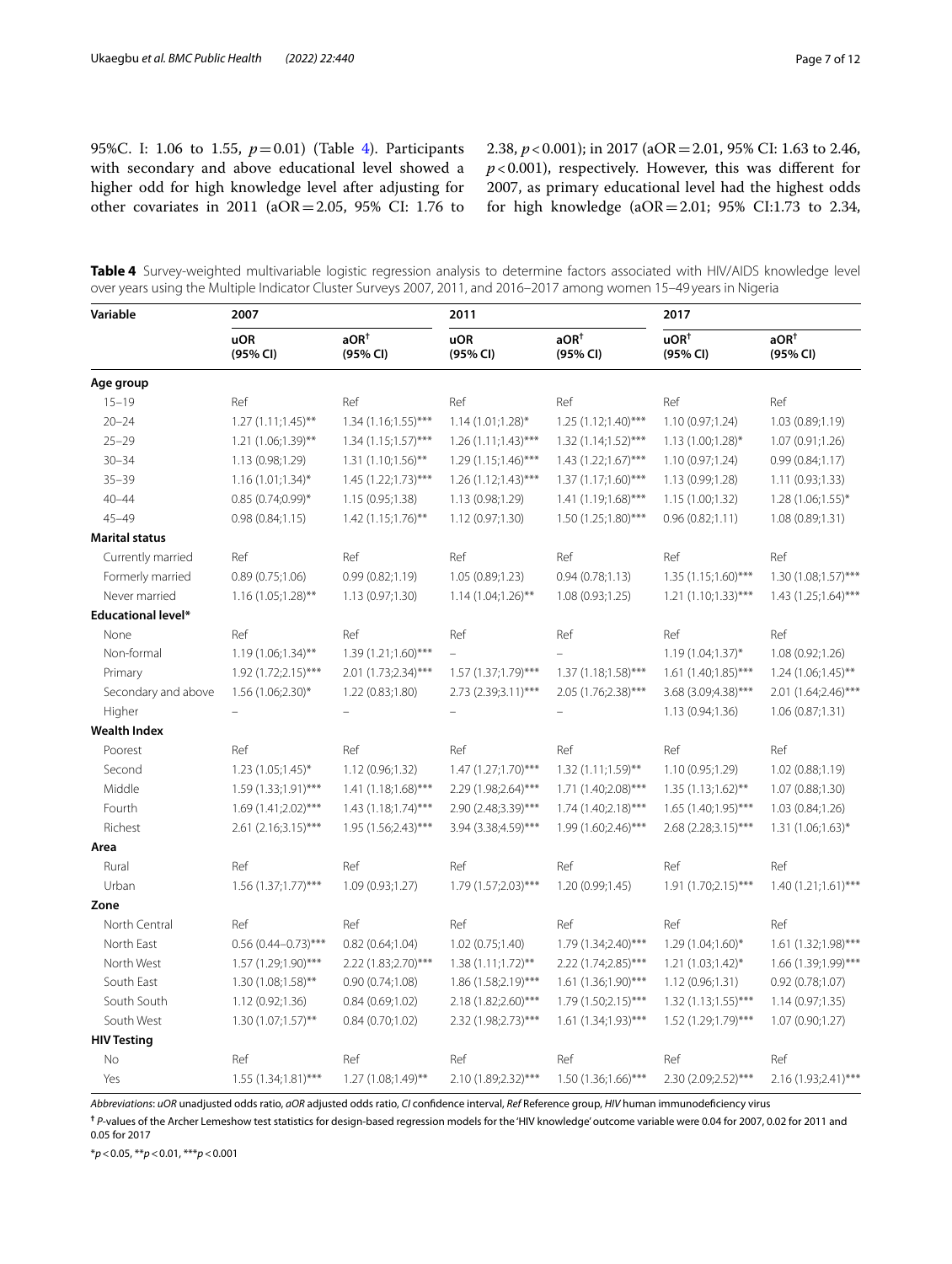*p*<0.001). Participants who lived in urban area and those with higher wealth index quantiles were associated with high knowledge. Also, after controlling for other covariates, Northwest zone consistently had higher the odds of high knowledge than any other zone across all years; in 2007 (aOR=2.22, 95% CI: 1.83 to 2.70, *p*<0.001), in 2011 (aOR=2.22, 95% CI: 1.74 to 2.85, *p*<0.001) and in 2017 (aOR=1.66, 95% CI: 1.39 to 1.99, *p*=<0.001). In addition, we observed that the participants who have tested for HIV have statistically signifcant higher odds for HIV knowledge than those who have not been tested.

#### **Attitude towards PLHIV**

Overall, proportions of respondents with positive attitude towards PLHIV progressively increased from 40.5% in 2007 to 47.0% in 2011 and to 53.5% in 2017. However, respondents who were in 'poorest' wealth index quantile showed a decline in high knowledge in 2011 with an increase in 2017 (Table [3\)](#page-5-0). The South South zone had the least percentage of attitude level in 2007 (32.5%), and Southwest the least in 2011 (38.3%) and in 2017 (33.8%). An interesting fnding after analyzing the individual attitude questions indicates that majority of the respondents 'who would buy vegetables from shopkeeper with HIV/ AIDS' was consistently lower across the years, as compared to those 'who are willing to care for a person with HIV/AIDS in a household' (Fig. [2](#page-3-1)).

In multivariable analysis of attitude, age was associated with positive attitude across all three surveys. Participants who were 'never married' had higher odds for positive attitude than currently married in 2007 (aOR =  $1.34$ , 95% CI: 1.18 to 1.56,  $p < 0.001$ ), in 2011 (aOR = 1.64, 95%) CI: 1.42 to 1.90,  $p < 0.001$ ) and in 2017 (aOR = 1.62, 95%) CI: 1.42 to 1.85,  $p < 0.001$ ). Participants with secondary and above educational level showed a higher odd for high knowledge level after adjusting for other covariates in 2011 and in 2017. However, this was diferent for 2007 with primary educational level having the highest odds for high knowledge ( $aOR=1.81$ ; 95% CI: 1.54 to 2.12,  $p < 0.001$ ). After adjusting for other covariates, participants in wealth index 'richest' and urban area were associated with positive attitude towards PLHIV. All the Northern zones had higher odds of positive attitude across all surveys (Table [5\)](#page-8-0). In addition, we observed that the participants who have tested for HIV have statistically signifcant higher odds for attitude towards PLHIV than respondents who have not been tested.

## **Discussion**

In this study, we aimed to assess the trends of HIV knowledge and attitude towards PLHIV among Nigerian women. To the best of our knowledge, this is the frst study to assess the trends of HIV knowledge and attitude towards PLHIV among Nigerian women using the MICS study. We observed a relatively high level of HIV/AIDS knowledge level in 2007 (64.6%) and 2016–2017 (64.1%). This relatively high knowledge level observed in our study gives credence to studies that examined trends of HIV-related knowledge awareness within SSA region [[22,](#page-10-20) [36](#page-11-6)]. Our study did not focus on the reason behind the changing levels of HIV/AIDS knowledge. However, the decline in 2011 survey by 19% from the 2007 survey could be attributable to inadequacies in HIV/AIDS awareness and implementation plan. The upwards trajectory in knowledge level seen in 2016–2017 survey might be due to the country's intervention strategies, which include the introduction of the HIV/AIDS National Strategic Plan (NSP) 2010–2015 and the National HIV/AIDS Stigma Reduction Strategy 2016 [\[23](#page-10-21), [37\]](#page-11-7). These country eforts might have also refected the progressive increase in attitude towards PLHIV observed over the years in our study.

An interesting fnding in this study revealed that the percentages of people 'who know that correct usage of condoms would protect from contracting HIV' increased over the years, in addition to 'those who knew that HIV could not be transmitted through supernatural means' (Table [1\)](#page-3-0). This could imply that there is increasing awareness of HIV/AIDS, because the knowledge of condom use is an important tool in the strategy towards HIV prevention [\[38\]](#page-11-8). Despite the increasing high HIV/AIDS knowledge level revealed in our study, there could be the existence of increased risky behaviors among population, as high knowledge of HIV/AIDS does not equate to the adoption of preventive sexual behaviors [[39\]](#page-11-9).

In the multivariable analysis, age was associated with high HIV knowledge level. Women greater than 40years statistically signifcant showed a higher likelihood for higher knowledge. A study in Vietnam found that participants less than 40years had higher odds for high knowledge than older women, suggesting that younger people may be more interested in HIV/AIDS information because they are in their sexually active years [\[40](#page-11-10)]. However, this assumption was statistically validated in our 2007 survey results. Some associations were seen between educational level and area of residence with high HIV/AIDS knowledge level across the three surveys. Women with secondary and above educational level and those who lived in 'urban' areas were more likely to have higher HIV/AIDS knowledge. These findings are consistent with a previous study [[40](#page-11-10)].

Furthermore, in this study wealth index was a strong predictor of HIV knowledge and attitude towards PLHIV among women. This corroborated the results reported in a previous study in Nigeria [\[41,](#page-11-11) [42](#page-11-12)] where the richest respondents had higher odds for HIV knowledge and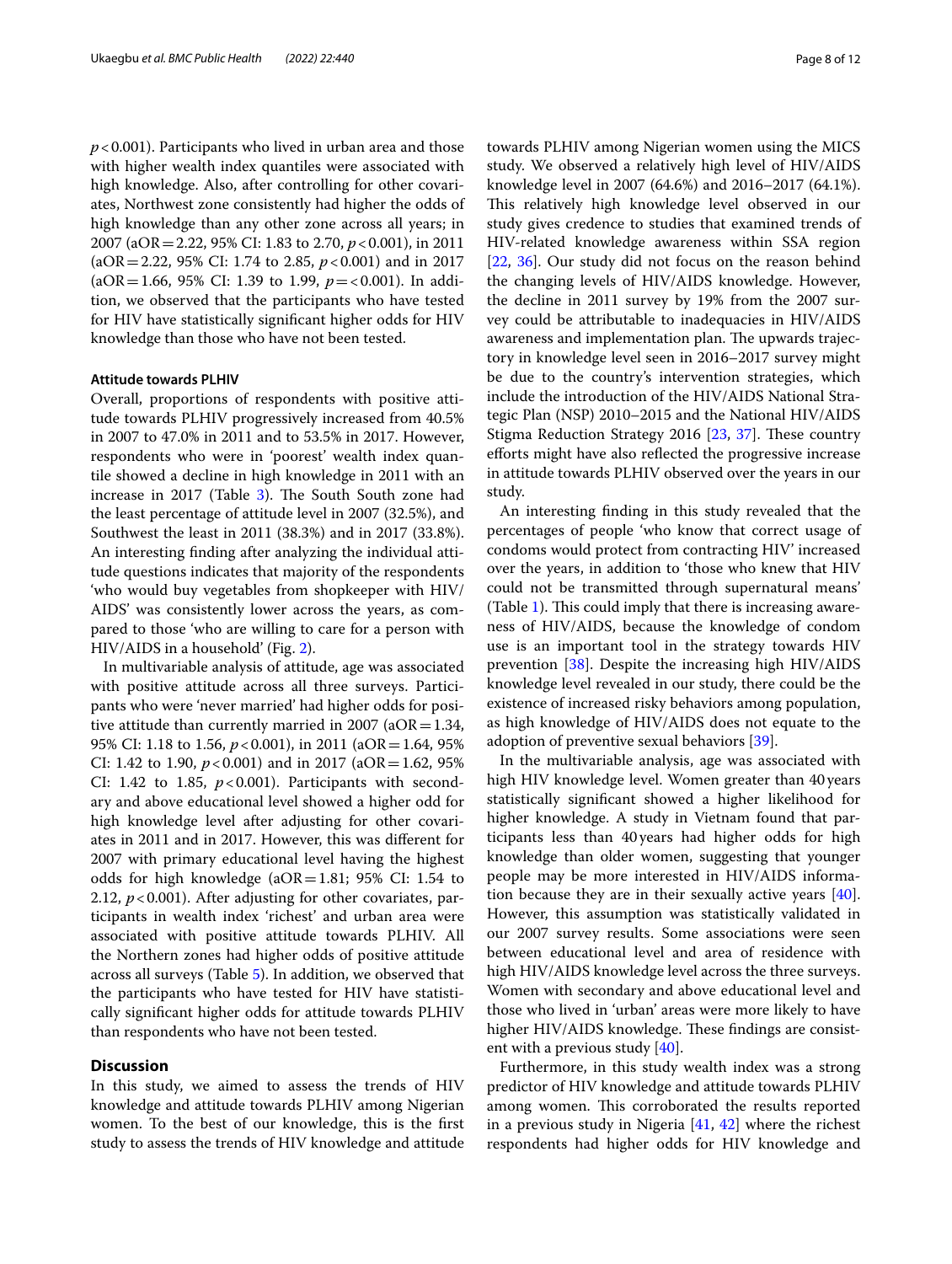<span id="page-8-0"></span>

| Table 5 Survey-weighted multivariable logistic regression analysis to determine factors associated with attitude towards people living |
|----------------------------------------------------------------------------------------------------------------------------------------|
| with HIV over years using the Multiple Indicator Cluster Surveys 2007, 2011, and 2016-2017 among women 15-49 years in Nigeria          |

| Variable                 | 2007                   |                              | 2010                   |                              | 2017                    |                              |
|--------------------------|------------------------|------------------------------|------------------------|------------------------------|-------------------------|------------------------------|
|                          | <b>uOR</b><br>(95% CI) | aOR <sup>†</sup><br>(95% CI) | <b>uOR</b><br>(95% CI) | aOR <sup>†</sup><br>(95% CI) | <b>uOR</b><br>(95% CI)  | aOR <sup>†</sup><br>(95% CI) |
| Age group                |                        |                              |                        |                              |                         |                              |
| $15 - 19$                | Ref                    | Ref                          | Ref                    | Ref                          | Ref                     | Ref                          |
| $20 - 24$                | $1.18(1.04;1.34)$ **   | 1.23 (1.08;1.40)**           | 1.04(0.93;1.16)        | 1.19 (1.05;1.35)**           | 1.12 (1.00;1.27)        | 1.06 (0.93;1.21)             |
| $25 - 29$                | 1.04(0.92;1.18)        | $1.21 (1.05; 1.40)$ **       | 1.02(0.91;1.14)        | 1.26 (1.09;1.46)**           | 1.04(0.93;1.17)         | 0.97(0.83;1.13)              |
| $30 - 34$                | 1.01(0.88;1.16)        | $1.21 (1.03; 1.42)^*$        | 0.97(0.84;1.12)        | $1.31(1.11;1.55)$ **         | 0.96(0.86;1.07)         | 1.02 (0.87;1.20)             |
| $35 - 39$                | 1.01(0.88;1.16)        | $1.32(1.11;1.56)$ **         | 0.89(0.78;1.01)        | 1.22 (1.03;1.44)*            | 0.96(0.84;1.10)         | 1.08 (0.90;1.29)             |
| $40 - 44$                | $0.82$ (0.71;0.96)*    | 1.09(0.91;1.31)              | $0.83$ (0.73;0.95)**   | 1.27 (1.07;1.50)**           | 0.96(0.85;1.09)         | 1.18 (0.99;1.40)             |
| $45 - 49$                | $0.75(0.63;0.89)$ ***  | 1.10 (0.90;1.33)             | 0.86(0.73;1.00)        | $1.33(1.12;1.59)$ **         | 0.96(0.82;1.12)         | $1.24(1.02;1.51)^{*}$        |
| <b>Marital status</b>    |                        |                              |                        |                              |                         |                              |
| Currently married        | Ref                    | Ref                          | Ref                    | Ref                          | Ref                     | Ref                          |
| Formerly married         | 0.85(0.71;1.02)        | 1.14(0.95;1.36)              | 1.12 (0.94;1.34)       | $1.26(1.03;1.55)^*$          | $1.24(1.06;1.45)$ **    | $1.29(1.06;1.58)$ *          |
| Never married            | 1.18 (1.06;1.32)**     | $1.35(1.18;1.56)$ ***        | $1.40(1.27;1.53)***$   | 1.64 (1.42;1.90)***          | $1.20(1.11;1.31)$ ***   | 1.62 (1.42;1.85)***          |
| <b>Educational level</b> |                        |                              |                        |                              |                         |                              |
| None                     | Ref                    | Ref                          | Ref                    | Ref                          | Ref                     | Ref                          |
| Non-formal               | $0.75(0.64;0.86)$ ***  | $1.24(1.05;1.46)$ **         | $\equiv$               |                              | 0.90(0.78;1.03)         | 1.07 (0.92;1.24)             |
| Primary                  | $1.19(1.03;1.36)^{*}$  | $1.81 (1.54;2.12)$ ***       | 0.98(0.86;1.11)        | 1.21 (1.05;1.39)*            | 1.01(0.88;1.16)         | $1.25(1.06;1.46)$ **         |
| Secondary and above      | 0.97(0.69;1.38)        | 0.80(0.55;1.17)              | $1.51(1.35;1.70)$ ***  | 1.50 (1.29;1.74)***          | $1.83(1.55;2.16)$ ***   | 2.19 (1.80;2.67)***          |
| Higher                   | $\equiv$               | $\equiv$                     | $\overline{a}$         | $\equiv$                     | 1.01(0.86;1.19)         | 0.94(0.78;1.13)              |
| <b>Wealth Index</b>      |                        |                              |                        |                              |                         |                              |
| Poorest                  | Ref                    | Ref                          | Ref                    | Ref                          | Ref                     | Ref                          |
| Second                   | 0.91(0.76;1.09)        | 0.94(0.78;1.14)              | 1.02 (0.90;1.17)       | 1.02 (0.89;1.19)             | 1.07 (0.91;1.26)        | 1.05 (0.89;1.24)             |
| Middle                   | 0.88(0.71;1.08)        | 0.95(0.75;1.19)              | 1.26 (1.07;1.49)**     | $1.27(1.06;1.53)$ **         | 1.06(0.89;1.25)         | 0.96(0.79;1.16)              |
| Fourth                   | 0.83(0.69;1.01)        | 1.01(0.80;1.27)              | $1.30(1.10;1.53)$ **   | $1.39(1.14;1.70)$ **         | 1.17 (0.98;1.39)        | 1.04(0.82;1.33)              |
| Richest                  | $1.26(1.03;1.54)$ *    | $1.49(1.16;1.92)$ **         | $1.96(1.67;2.31)$ ***  | 1.95 (1.59;2.39)***          | $1.26(1.06;1.49)$ **    | 1.22 (0.96;1.54)             |
| Area                     |                        |                              |                        |                              |                         |                              |
| Rural                    | Ref                    | Ref                          | Ref                    | Ref                          | Ref                     | Ref                          |
| Urban                    | $1.20(1.04;1.37)^{*}$  | 1.00(0.84;1.18)              | 1.44 (1.25;1.66)***    | 1.38 (1.18;1.62)***          | $1.13(1.01;1.26)^{*}$   | 1.14 (0.97;1.34)             |
| Zone                     |                        |                              |                        |                              |                         |                              |
| North Central            | Ref                    | Ref                          | Ref                    | Ref                          | Ref                     | Ref                          |
| North East               | 0.91(0.71;1.16)        | 1.24(0.97;1.59)              | 0.88(0.72;1.09)        | $1.39(1.13;1.71)$ **         | $1.41 (1.18; 1.70)$ *** | 1.83 (1.45;2.30)***          |
| North West               | 1.51 (1.23;1.85)***    | $2.08(1.70;2.54)$ ***        | 1.03(0.84;1.25)        | 1.57 (1.29;1.90)***          | $1.23(1.06;1.43)$ **    | 1.73 (1.47;2.04)***          |
| South East               | 0.84(0.69;1.02)        | $0.58(0.47;0.71)$ ***        | $0.81$ (0.67;0.97)*    | $0.67$ (0.57;0.80)***        | $0.73$ (0.62;0.87)***   | $0.56$ (0.47;0.67)***        |
| South South              | $0.66$ (0.55;0.79)***  | $0.50(0.41;0.60)$ ***        | 0.86(0.70;1.06)        | $0.65$ (0.53;0.80)***        | 0.99(0.85;1.15)         | $0.79(0.67;0.93)$ **         |
| South West               | $0.79(0.65;0.96)$ *    | $0.56$ (0.46;0.69)***        | $0.58(0.47;0.71)$ ***  | $0.34$ (0.28;0.41)***        | 0.43 (0.37;0.49)***     | $0.30(0.25;0.35)$ ***        |
| <b>HIV Testing</b>       |                        |                              |                        |                              |                         |                              |
| No                       | Ref                    | Ref                          | Ref                    | Ref                          | Ref                     | Ref                          |
| Yes                      | 1.63 (1.43;1.87)***    | 1.66 (1.44;1.90)***          | 1.80 (1.62;2.00)***    | $1.62$ (1.45;1.81)***        | 1.93 (1.75;2.14)***     | 2.21 (1.99;2.46)***          |

*Abbreviations*: *uOR* unadjusted odds ratio, *aOR* adjusted odds ratio, *CI* confdence interval, *Ref* Reference group, *HIV* human immunodefciency virus

**†** *P*-values of the Archer Lemeshow test statistics for design-based regression models for the 'attitude towards PLHIV' outcome variable were 0.32 for 2007, 0.09 for 2011 and 0.22 for 2017

\**p*<0.05, \*\**p*<0.01, \*\*\**p*<0.001

attitude towards PLHIV than those in the poorest category. After adjusting for covariates, Northwest zone showed consistently higher odds for HIV/AIDS knowledge level amongst other zones across all years, indicative

of better organizational HIV/AIDS education and awareness activities than other zones. The differences in HIV awareness in the geo-political zones may be due to political dynamics that play a role in multi-ethnic countries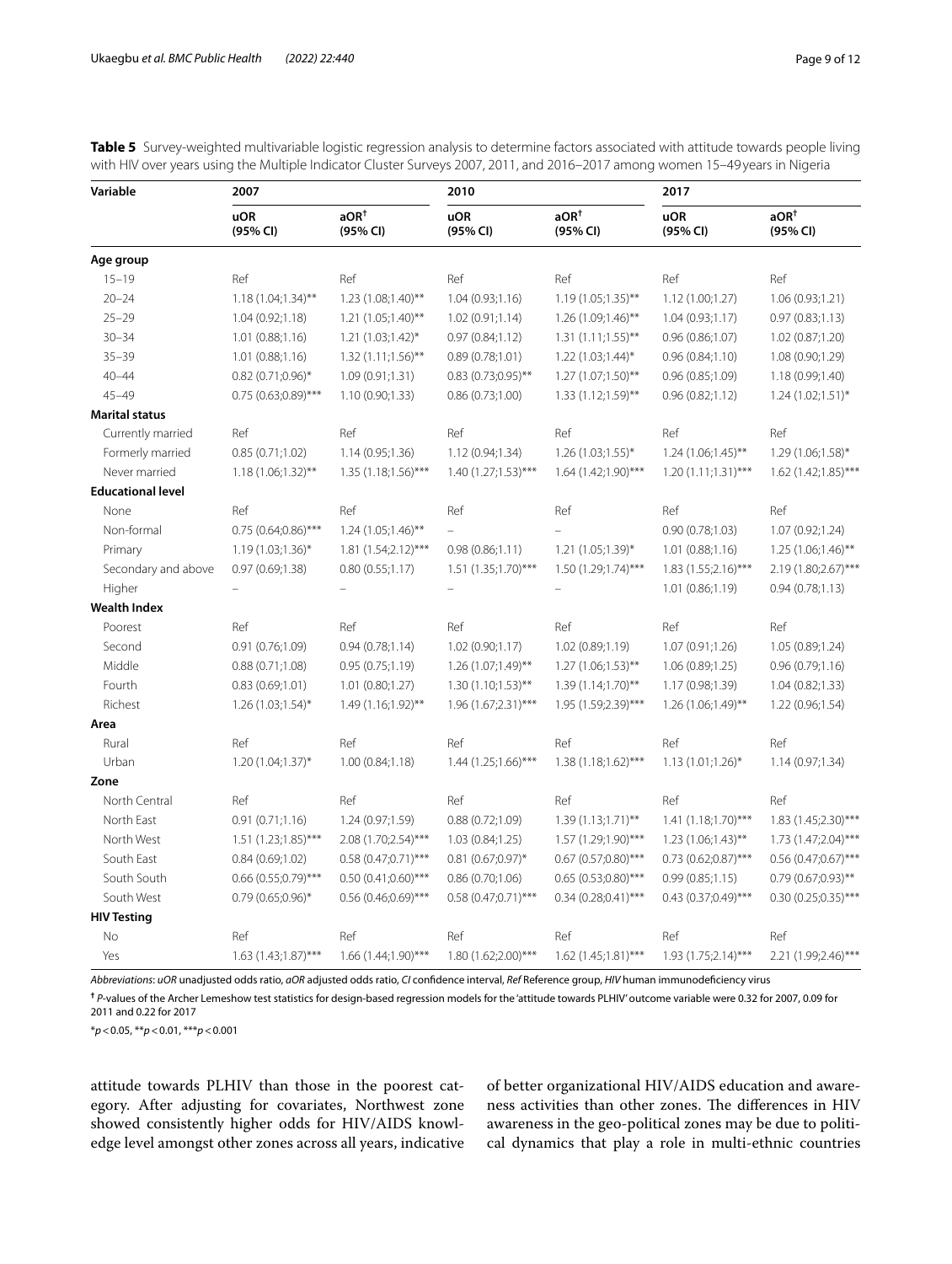such as Nigeria, thus raising a major concern regarding the equity in the redistribution of administrative resources [\[43](#page-11-13), [44\]](#page-11-14). HIV interventions should be modifed to ensure that all zones are equally accessed notwithstanding the socio-political peculiarity of the zone.

Overall, the study shows an increasing rate in positive attitude towards PLHIV over the years. This progressive trend in positive attitude towards PLHIV did not correspond to our fnding on HIV/AIDS knowledge trend as seen with the knowledge drop in 2011. This might be because of efects of social desirability responses of which respondents answered questions based on the socially acceptable responses [[45](#page-11-15)]. Furthermore, some associations were seen in attitude towards PLHIV. Respondents with higher educational level, those residing in urban areas and those with a higher wealth index had a more positive attitude towards PLHIV. This finding lends credence to a previous study  $[42]$  $[42]$ . There is need for improved HIV/AIDS educational programs and resources targeted at people with educational level below secondary school and in areas of high wealth inequalities. Majority of the population were willing to take care of a household member with HIV (Fig. [2\)](#page-3-1), indicating some level of empathy for HIV positive family members. In addition, most participants in our study expressed aversion towards food/vegetables vendors with HIV (Fig. [2](#page-3-1)) which may suggest an existence of some form of negative attitudes towards PLHIV, both consistent with a previous study in Nigeria [\[41](#page-11-11)].

For efective diagnosis and care of HIV population, there is a growing need for testing [\[46](#page-11-16)]. Notably, our study showed a progressively increasing HIV testing across the surveys and was associated with high knowledge level and positive attitude towards PLHIV. A study in South Africa revealed that HIV/AIDS knowledge and having tested for HIV is associated with reduction of stigma [[47\]](#page-11-17). Stigma has been identifed as a barrier for efective strategies in the planning and implementation of HIV/AIDS prevention program [[48,](#page-11-18) [49\]](#page-11-19). Pragmatic eforts should therefore be made at eliminating these barriers that deter adults from undergoing HIV Counselling and Testing, through improving the trust in healthcare system [[50](#page-11-20)]. This is because HIV Counselling and Testing is an important component of the HIV prevention strategy, which involves HIV/AIDS education and recognition of one's HIV status  $[51, 52]$  $[51, 52]$  $[51, 52]$  $[51, 52]$ . Thus, behavioral change intervention strategies that favor PLHIV should be encouraged. Governmental policy and laws should be modifed to be more accommodating to all groups, as policies that segregate a particular group may hamper on the progress of HIV interventions and programs [\[53](#page-11-23)]. With Nigeria a signatory to numerous of human rights declarations including the Convention on Elimination of all Form of Stigma and Discrimination against Women [[54\]](#page-11-24); there is the need for human rights organizations to intensify eforts in the enforcement of the anti-HIV discrimination law and ensure the conformity to these rights, with more innovative eforts towards HIV/AIDS advocacy, awareness.

## **Strengths and limitations of study**

One strength of the study is that the MICS questionnaire used in the survey had been validated, pretested, and modifed for individual countries (including Nigeria) in collaboration with UNICEF. Another strength is that the study involved a two-stage stratifed cluster sampling and the selection of the households was achieved by a systematic random sampling. Thus, the findings from this study could be generalized to the general female population of Nigeria.

There are several study limitations. The first limitation is the cross- sectional study design, which only describes the situation in the population rather than causal pathways as regards the HIV knowledge and attitude towards PLHIV. Secondly, in building the models using the variables for knowledge for the diferent surveys, we observed that the selected models did not ft well with the collected data based on Archer-Lemeshow statistics. This might indicate that some important covariates potentially associated with HIV knowledge and attitude were missing in our study which may include ethnicity, religion, and some other variables. Also, the cut-off level for categorizing high and low knowledge level might have been too conservative, thus this study might have underestimated the rates of high HIV knowledge level among the female Nigerian population. And the last limitation is that the reliability estimators using the Cronbach's alpha test were low, indicating marginal reliability of estimates in the study outcomes. Further studies are needed to assess reliability of the survey in assessing HIV knowledge and attitude towards PLHIV among Nigerian women.

## **Conclusions**

Our study reveals a considerable increasing tendency for high HIV/AIDS knowledge and positive attitude towards PLHIV over the years. However, the southern zones fell short of knowledge level compared to the northern zones. Women's age, wealth index, education level and residence were consistently associated with knowledge and attitude over the years. There is a need for more pragmatic  $H<sub>IV</sub>/$ AIDS-related knowledge action plan to target to cover all age groups, all geo-political zones while paying close attention to the rural areas and the less educated women. These programs and actions should be geared towards closing HIV/AIDS knowledge gap, as part of country efort in achieving the Sustainable Development Goals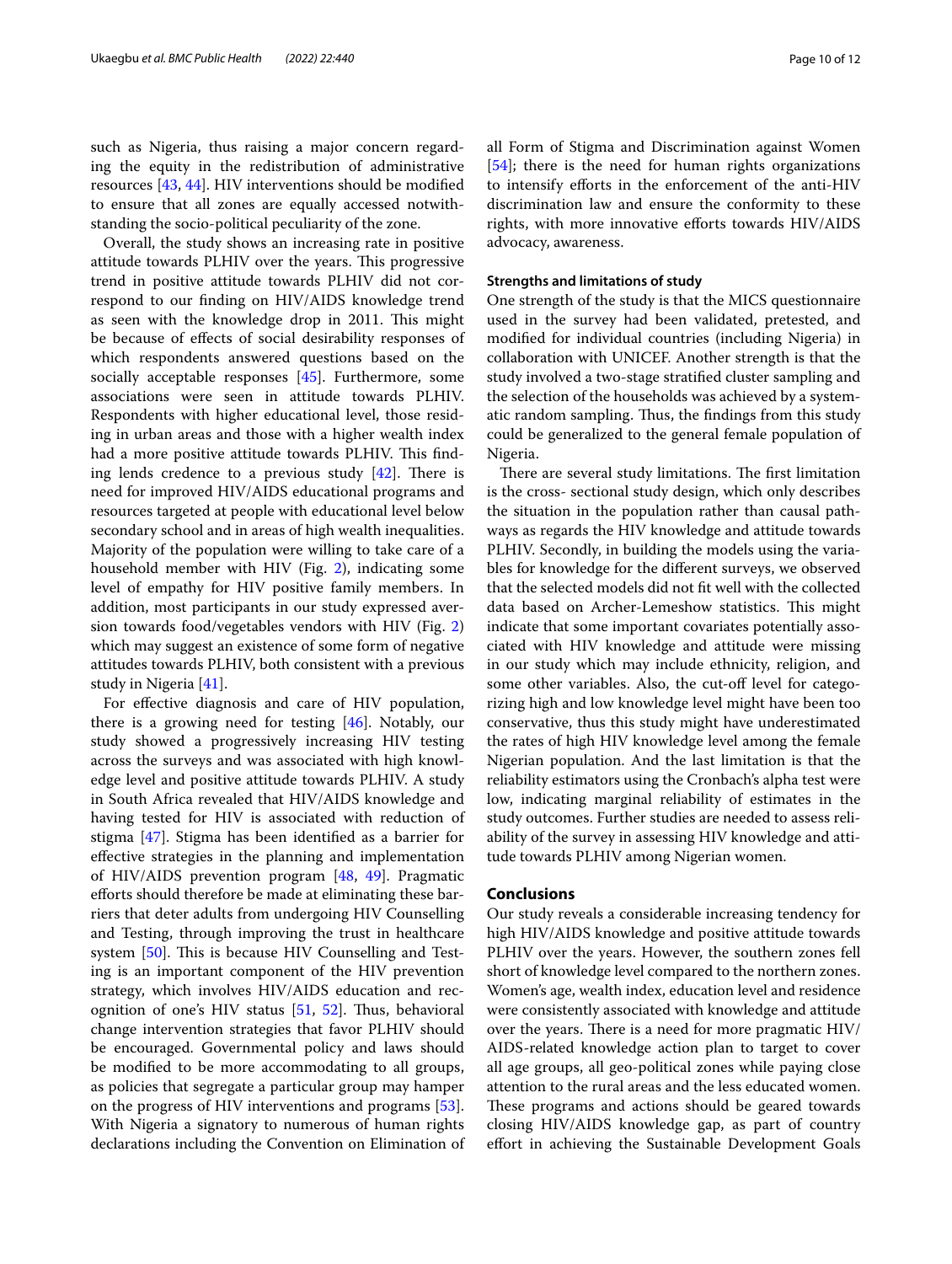(SDG 3) [\[55](#page-11-25)] - one of which is the eradication HIV epidemic by 2030. In addition, more replicative studies of HIV/AIDS knowledge and attitude trends is crucial in monitoring of the progress of HIV interventions in the country in the coming years.

#### **Abbreviations**

AIDS: Acquired Immune Defciency Syndrome; HIV: Human Immunodefciency Virus; MICS: Multiple Indicator Cluster Survey; MDGs: Millennium Development Goals; PLHIV: People Living with HIV; SDGs: Sustainable Development Goals; UNICEF: United Nations Children's Emergency Fund; WHO: World Health Organization.

#### **Acknowledgements**

The authors are grateful for the diligent administrative support provided by the Nazarbayev University School of Medicine (NUSOM).

#### **Authors' contributions**

EU, RA and AI conceived the study. EI and AI contributed to the study design. RA contributed to the acquisition of data. EU and AI contributed to data analysis and have verifed the underlying data. EU and AI contributed to the initial drafting of the manuscript. RA, BC and AI contributed to study supervision. EU, RA, BC, SA and AI contributed to reviewing and fnalizing the manuscript. All authors approved the fnal version of the report and agree to be accountable for all aspects of the work.

#### **Funding**

This research did not receive any specifc grant from any funding agency in the public, commercial, or not-for-proft sectors.

#### **Availability of data and materials**

The datasets analyzed in this study publicly available from the UNICEF website: <https://mics.unicef.org/surveys>

## **Declarations**

#### **Ethics approval and consent to participate**

The study was conducted according to the ethical principles of the Declaration of Helsinki and was approved by the Nazarbayev University Institute Research and Ethics Committee. The ethical approval letter number is NUSOM-IREC-OCT-2020-#02. Anonymized secondary data no consent was required.

#### **Consent for publication**

Not applicable.

#### **Competing interests**

The authors declare that they have no competing interests.

#### **Author details**

<sup>1</sup> Department of Medicine, School of Medicine, Nazarbayev University, Kerey and Zhanibek Khans St 5/1, Nur-Sultan, Kazakhstan 010000. <sup>2</sup>Department of Biomedical Sciences, School of Medicine, Nazarbayev University, Kerey and Zhanibek Khans St 5/1, Nur-Sultan, Kazakhstan 010000.

#### Received: 15 July 2021 Accepted: 23 February 2022 Published online: 04 March 2022

#### **References**

- <span id="page-10-0"></span>1. Joris H. The origin and diversity of the HIV-1 pandemic. Trends Mol Med. 2012;18(3):182–92.
- <span id="page-10-1"></span>2. GHO | By category | Number of people (all ages) living with HIV - Estimates by WHO region [[https://apps.who.int/gho/data/node.main.620?](https://apps.who.int/gho/data/node.main.620?lang=en) [lang](https://apps.who.int/gho/data/node.main.620?lang=en)=en].
- <span id="page-10-2"></span>3. Global HIV & AIDS statistics — 2020 fact sheet [\[https://www.unaids.org/](https://www.unaids.org/en/resources/fact-sheet) [en/resources/fact-sheet\]](https://www.unaids.org/en/resources/fact-sheet).
- <span id="page-10-3"></span>4. Roth GA, Abate D, Abate KH, Abay SM, Abbafati C, Abbasi N, Abbastabar H, Abd-Allah F, Abdela J, Abdelalim A. Global, regional, and national agesex-specifc mortality for 282 causes of death in 195 countries and territories, 1980–2017: a systematic analysis for the Global Burden of Disease Study 2017. Lancet. 2018;392(10159):1736–88.
- <span id="page-10-4"></span>5. James SL, Abate D, Abate KH, Abay SM, Abbafati C, Abbasi N, Abbastabar H, Abd-Allah F, Abdela J, Abdelalim A. Global, regional, and national incidence, prevalence, and years lived with disability for 354 diseases and injuries for 195 countries and territories, 1990–2017: a systematic analysis for the Global Burden of Disease Study 2017. Lancet. 2018;392(10159):1789–858.
- <span id="page-10-5"></span>6. The Gap Report [\[https://www.unaids.org/sites/default/fles/media\\_asset/](https://www.unaids.org/sites/default/files/media_asset/UNAIDS_Gap_report_en_pdf) [UNAIDS\\_Gap\\_report\\_en\\_pdf](https://www.unaids.org/sites/default/files/media_asset/UNAIDS_Gap_report_en_pdf)].
- <span id="page-10-6"></span>7. Awofala AA, Ogundele OE. HIV epidemiology in Nigeria; 2018.
- <span id="page-10-7"></span>8. UNFPA: World population dashboard Nigera. 2020.
- <span id="page-10-8"></span>9. Press Release [\[https://www.unaids.org/en/resources/presscentre/press](https://www.unaids.org/en/resources/presscentre/pressreleaseandstatementarchive/2019/march/20190314_nigeria) [releaseandstatementarchive/2019/march/20190314\\_nigeria](https://www.unaids.org/en/resources/presscentre/pressreleaseandstatementarchive/2019/march/20190314_nigeria)].
- <span id="page-10-9"></span>10. HIV and AIDS [<https://www.unodc.org/nigeria/en/hiv-and-aids.html>].
- <span id="page-10-10"></span>11. A. OC, E. MLC, L. SS: Factors associated with HIV/AIDS sexual risk among young women aged 15–24 years in Nigeria. [https://www.publichealthina](https://www.publichealthinafricaorg/indexphp/jphia) [fricaorg/indexphp/jphia](https://www.publichealthinafricaorg/indexphp/jphia) 2012.
- <span id="page-10-11"></span>12. Fagbamigbe AF, Lawal AM, Idemudia ES. Modelling self-assessed vulnerability to HIV and its associated factors in a HIV-burdened country. SAHARA J. 2017;14(1):140–52.
- <span id="page-10-12"></span>13. Lammers J, van Wijnbergen SJ, Willebrands D. Condom use, risk perception, and HIV knowledge: A comparison across sexes in Nigeria. HIV/AIDS (Auckland, NZ). 2013;5:283.
- <span id="page-10-13"></span>14. Gita R, Brodie D. Women and HIV in Sub-Saharan Africa. AIDS Res Ther. 2013;10(1):1–9.
- <span id="page-10-14"></span>15. Kingoum NC, Kihla AJ-FT. Knowledge, attitudes and practices regarding HIV/AIDS among senior secondary school students in Fako division, south west region, Cameroon. BMC Public Health. 2016;16(1):1–10.
- <span id="page-10-15"></span>16. Jiajian C, Kim CM, Shengli C, Shikun Z. Community environment and HIV/ AIDS-related stigma in China. AIDS Educ Prev. 2005;17(1):1–11.
- <span id="page-10-16"></span>17. Genberg BL, Surinda K, Alfred C, Memory S, Suwat C, Konda KA, et al. Assessing HIV/AIDS stigma and discrimination in developing countries. AIDS Behav. 2008;12(5):772–80.
- <span id="page-10-17"></span>18. Katz IT, Ryu AE, Onuegbu AG, Psaros C, Weiser SD, Bangsberg DR, et al. Impact of HIV-related stigma on treatment adherence: systematic review and meta-synthesis. J Int AIDS Society. 2013;16(3 Suppl 2):18640.
- <span id="page-10-18"></span>19. Zierler S, Cunningham WE, Andersen R, Shapiro MF, Nakazono T, Morton S, et al. Violence victimization after HIV infection in a US probability sample of adult patients in primary care. Am J Public Health. 2000;90(2):208–15.
- 20. Jayaraman KS. Indian state plans compulsory HIV testing, segregation and branding. Nat Med. 1998;4(4):378.
- <span id="page-10-19"></span>21. Sadoh W, Oladimeji A, Sotiloye O. Attitude of health-care workers to HIV/ AIDS; 2006.
- <span id="page-10-20"></span>22. Dai X, Wang H. Change in knowledge and attitude about HIV/AIDS in sub-Saharan Africa, 1990–2017: an analysis of national survey data; 2019.
- <span id="page-10-21"></span>23. Odimegwu CO, Akinyemi JO, Alabi OO. HIV-stigma in Nigeria: review of research studies, policies, and Programmes. AIDS Res Treat. 2017;2017:5812650.
- <span id="page-10-22"></span>24. National HIV and AIDS Strategic Plan (2017-2021) [[https://naca.gov.ng/](https://naca.gov.ng/wp-content/uploads/2018/05/National-HIV-and-AIDS-Strategic-Plan-FINAL1.pdf) [wp-content/uploads/2018/05/National-HIV-and-AIDS-Strategic-Plan-](https://naca.gov.ng/wp-content/uploads/2018/05/National-HIV-and-AIDS-Strategic-Plan-FINAL1.pdf)[FINAL1.pdf](https://naca.gov.ng/wp-content/uploads/2018/05/National-HIV-and-AIDS-Strategic-Plan-FINAL1.pdf)].
- <span id="page-10-23"></span>25. Bekker L-G, Alleyne G, Baral S, Cepeda J, Daskalakis D, Dowdy D, Dybul M, Eholie S, Esom K, Garnett G. Advancing global health and strengthening the HIV response in the era of the Sustainable Development Goals: the International AIDS Society—Lancet Commission. Lancet. 2018;392(10144):312–58.
- <span id="page-10-24"></span>26. Odugbesan JA, Rjoub H. Evaluating HIV/Aids prevalence and sustainable development in sub-Saharan Africa: the role of health expenditure. Afr Health Sci. 2020;20(2):568–78.
- <span id="page-10-25"></span>27. Lena F, Michael E, Sanni Y. HIV-related knowledge in Nigeria: a 2003-2013 trend analysis. Arch Public Health. 2018;76(1):1–12.
- <span id="page-10-26"></span>28. Levin KA. Study design III: Cross-sectional studies. Evidence-based dentistry. 2006;7(1):24–5.